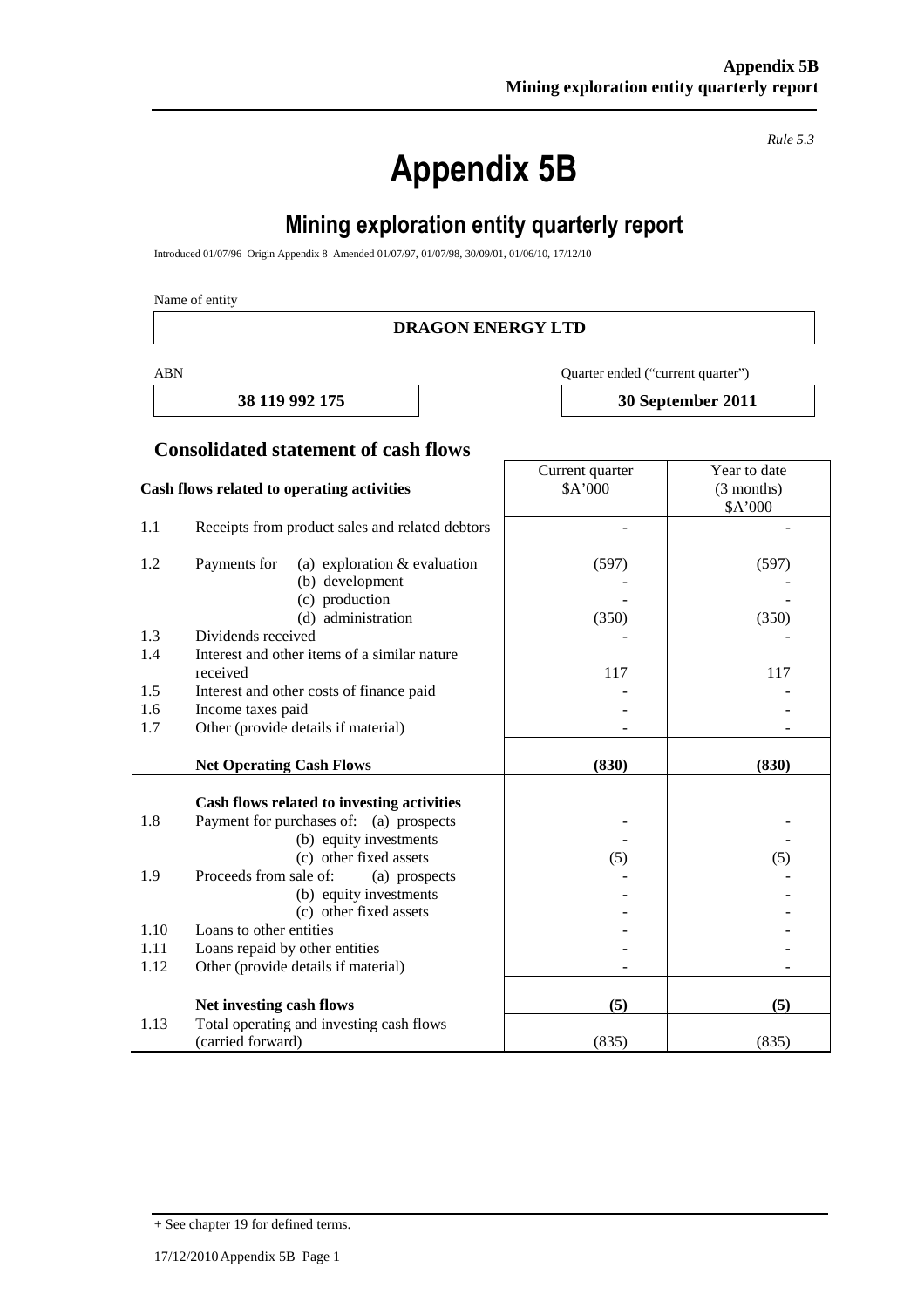| 1.13 | Total operating and investing cash flows      |        |        |
|------|-----------------------------------------------|--------|--------|
|      | (brought forward)                             | (835)  | (835)  |
|      |                                               |        |        |
|      | Cash flows related to financing activities    |        |        |
| 1.14 | Proceeds from issues of shares, options, etc. |        |        |
|      | (net of issue costs)                          |        |        |
| 1.15 | Proceeds from sale of forfeited shares        |        |        |
| 1.16 | Proceeds from borrowings                      |        |        |
| 1.17 | Repayment of borrowings                       | (40)   | (40)   |
| 1.18 | Dividends paid                                |        |        |
| 1.19 | Other (provide details if material)           |        |        |
|      | Net financing cash flows                      | (40)   | (40)   |
|      | Net increase (decrease) in cash held          | (875)  | (875)  |
| 1.20 | Cash at beginning of quarter/year to date     | 14,708 | 14,708 |
| 1.21 | Exchange rate adjustments to item 1.20        | 676    | 676    |
| 1.22 | Cash at end of quarter                        | 14,509 | 14,509 |

## **Payments to directors of the entity and associates of the directors Payments to related entities of the entity and associates of the related entities**

| Current quarter<br>\$A'000 |
|----------------------------|
| (217)                      |
|                            |
|                            |

#### 1.25 Explanation necessary for an understanding of the transactions

| <b>Executive directors' remuneration</b>       | (213) |
|------------------------------------------------|-------|
| Services provided by director-related entities | (4)   |

#### **Non-cash financing and investing activities**

2.1 Details of financing and investing transactions which have had a material effect on consolidated assets and liabilities but did not involve cash flows

**N/A**

2.2 Details of outlays made by other entities to establish or increase their share in projects in which the reporting entity has an interest

**N/A**

<sup>+</sup> See chapter 19 for defined terms.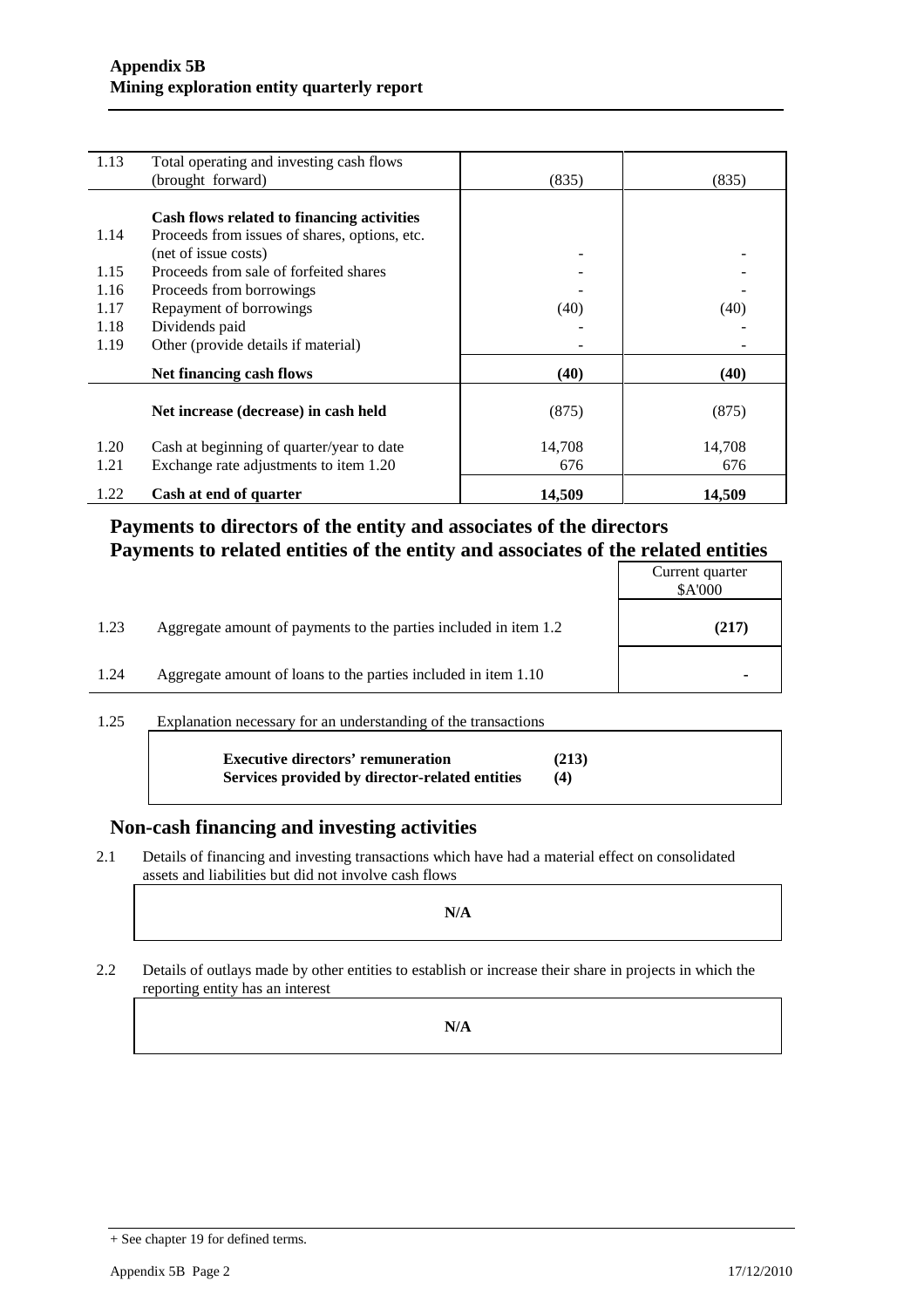#### **Financing facilities available**

*Add notes as necessary for an understanding of the position.*

|     |                             | Amount available<br>\$A'000 | Amount used<br>\$A'000 |
|-----|-----------------------------|-----------------------------|------------------------|
| 3.1 | Loan facilities             |                             | -                      |
| 3.2 | Credit standby arrangements |                             |                        |

### **Estimated cash outflows for next quarter**

|     |                            | \$A'000 |
|-----|----------------------------|---------|
| 4.1 | Exploration and evaluation | (1,800) |
| 4.2 | Development                | -       |
| 4.3 | Production                 | -       |
| 4.4 | Administration             | (300)   |
|     | <b>Total</b>               | (2,100) |

# **Reconciliation of cash**

| Reconciliation of cash at the end of the quarter (as<br>shown in the consolidated statement of cash flows) to<br>the related items in the accounts is as follows. |                                                  | Current quarter<br>A'000 | Previous quarter<br>\$A'000 |
|-------------------------------------------------------------------------------------------------------------------------------------------------------------------|--------------------------------------------------|--------------------------|-----------------------------|
| 5.1                                                                                                                                                               | Cash on hand and at bank                         | 589                      | 577                         |
| 5.2                                                                                                                                                               | Deposits at call                                 | 13,920                   | 14,131                      |
| 5.3                                                                                                                                                               | Bank overdraft                                   |                          |                             |
| 5.4                                                                                                                                                               | Other (provide details)                          |                          |                             |
|                                                                                                                                                                   | <b>Total: cash at end of quarter</b> (item 1.22) | 14,509                   | 14.708                      |

## **Changes in interests in mining tenements**

|     |                                                                     | <b>Tenement</b><br>reference | Nature of interest | Interest at | Interest at<br>end of |
|-----|---------------------------------------------------------------------|------------------------------|--------------------|-------------|-----------------------|
|     |                                                                     |                              | (note (2))         | beginning   |                       |
|     |                                                                     |                              |                    | of quarter  | quarter               |
| 6.1 | Interests in mining<br>tenements relinquished,<br>reduced or lapsed |                              |                    |             |                       |
|     |                                                                     |                              |                    |             |                       |
| 6.2 | Interests in mining                                                 | E08/2211                     | Granted            | 100\%       | 100%                  |
|     | tenements acquired or                                               | E38/2665                     | Application        | $0\%$       | 100\%                 |
|     | increased                                                           | P51/2734 to                  | Applications       | $0\%$       | 100\%                 |
|     |                                                                     | P51/2744                     |                    |             |                       |
|     |                                                                     | M47/1471                     | Application        | 100%        | 100%                  |

<sup>+</sup> See chapter 19 for defined terms.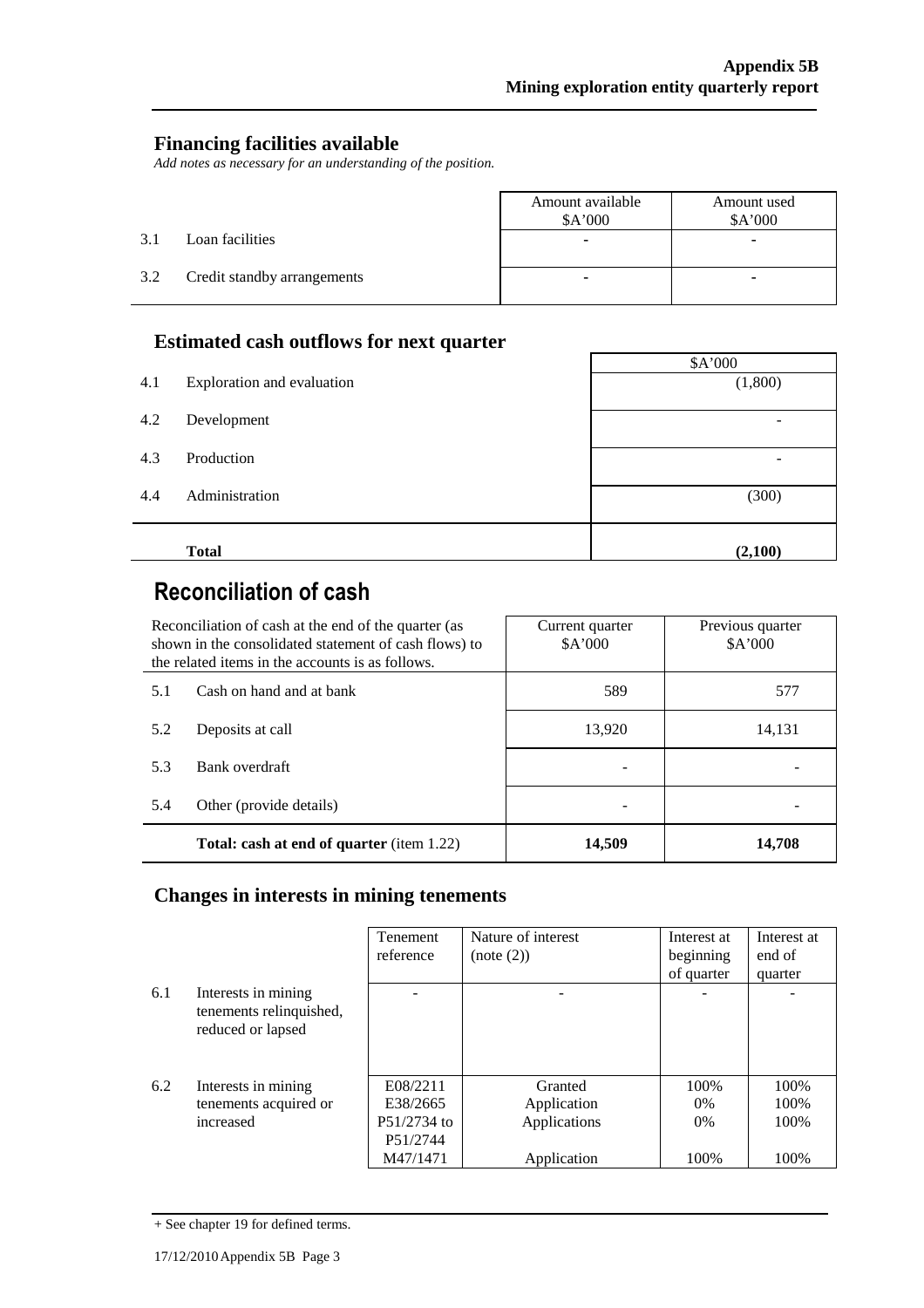#### **Issued and quoted securities at end of current quarter**

*Description includes rate of interest and any redemption or conversion rights together with prices and dates.*

|         |                                   | Total number             | Number quoted  | Issue price per<br>security (see note | Amount paid up per<br>security (see note 3) |
|---------|-----------------------------------|--------------------------|----------------|---------------------------------------|---------------------------------------------|
|         |                                   |                          |                | $3)$ (cents)                          | (cents)                                     |
| 7.1     | Preference                        |                          |                |                                       |                                             |
|         | <sup>+</sup> securities           |                          |                |                                       |                                             |
|         | (description)                     |                          |                |                                       |                                             |
| 7.2     | Changes during                    |                          |                |                                       |                                             |
|         | quarter                           |                          |                |                                       |                                             |
|         | (a) Increases                     |                          |                |                                       |                                             |
|         | through issues                    |                          |                |                                       |                                             |
|         | (b) Decreases<br>through returns  |                          |                |                                       |                                             |
|         | of capital, buy-                  |                          |                |                                       |                                             |
|         | backs,                            |                          |                |                                       |                                             |
|         | redemptions                       |                          |                |                                       |                                             |
| 7.3     | <sup>+</sup> Ordinary             |                          |                |                                       |                                             |
|         | securities                        | 206,426,374              | 206,426,374    |                                       |                                             |
|         |                                   |                          |                |                                       |                                             |
| 7.4     | Changes during                    |                          |                |                                       |                                             |
|         | quarter                           |                          |                |                                       |                                             |
|         | (a) Increases                     |                          |                |                                       |                                             |
|         | through issues                    |                          |                |                                       |                                             |
|         | (b) Decreases                     |                          |                |                                       |                                             |
|         | through returns                   |                          |                |                                       |                                             |
|         | of capital, buy-                  |                          |                |                                       |                                             |
|         | backs                             |                          |                |                                       |                                             |
| $7.5\,$ | <sup>+</sup> Convertible          |                          |                |                                       |                                             |
|         | debt securities                   |                          |                |                                       |                                             |
|         | (description)                     |                          |                |                                       |                                             |
| 7.6     | Changes during                    |                          |                |                                       |                                             |
|         | quarter                           |                          |                |                                       |                                             |
|         | (a) Increases                     |                          |                |                                       |                                             |
|         | through issues<br>(b) Decreases   |                          |                |                                       |                                             |
|         | through                           |                          |                |                                       |                                             |
|         | securities                        |                          |                |                                       |                                             |
|         | matured,                          |                          |                |                                       |                                             |
|         | converted                         |                          |                |                                       |                                             |
| $7.7\,$ | <b>Options</b>                    |                          |                | <b>Exercise</b> price                 | <b>Expiry date</b>                          |
|         | (description and                  |                          |                |                                       |                                             |
|         | conversion                        | 11,150,000               |                | \$0.30                                | 31 May 2012                                 |
|         | factor)                           | 47,460,245               | 47,460,245     | \$0.35                                | 18 November 2014                            |
| 7.8     | <b>Issued during</b>              | $\overline{\phantom{a}}$ |                |                                       |                                             |
|         | quarter                           |                          |                |                                       |                                             |
| 7.9     | <b>Exercised</b> during           |                          |                |                                       |                                             |
|         | quarter                           | $\overline{\phantom{a}}$ | $\overline{a}$ |                                       |                                             |
| 7.10    | <b>Expired during</b>             | $\blacksquare$           | $\overline{a}$ |                                       |                                             |
|         | quarter                           |                          |                |                                       |                                             |
| 7.11    | <b>Debentures</b>                 |                          |                |                                       |                                             |
|         | (totals only)                     |                          |                |                                       |                                             |
| 7.12    | <b>Unsecured</b><br>notes (totals |                          |                |                                       |                                             |
|         | only)                             |                          |                |                                       |                                             |
|         |                                   |                          |                |                                       |                                             |

<sup>+</sup> See chapter 19 for defined terms.